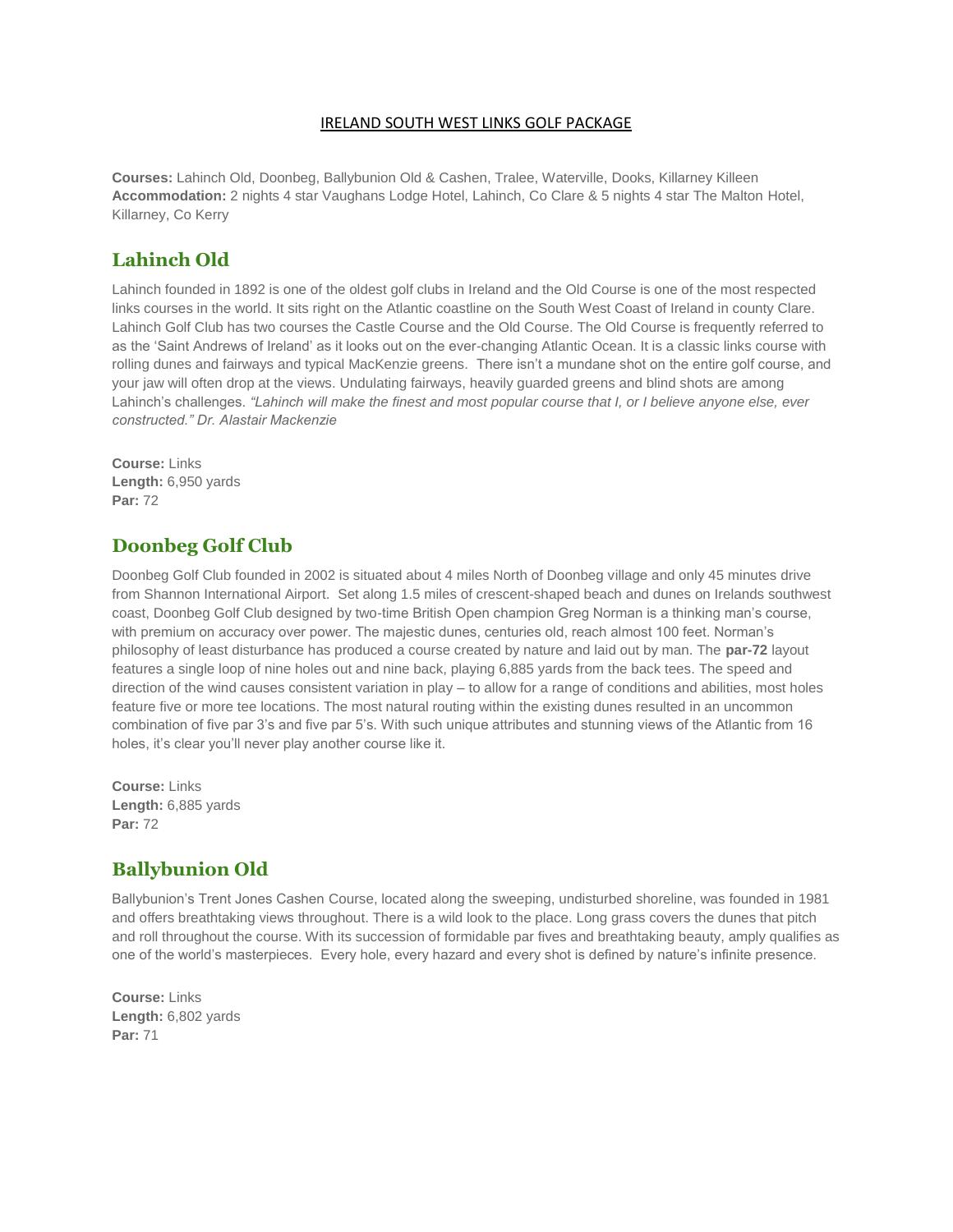#### **Ballybunion Cashen**

Ballybunion's Trent Jones Cashen Course, located along the sweeping, undisturbed shoreline, was founded in 1981 and offers breathtaking views throughout. There is a wild look to the place. Long grass covers the dunes that pitch and roll throughout the course. With its succession of formidable par fives and breathtaking beauty, amply qualifies as one of the world's masterpieces. Every hole, every hazard and every shot is defined by nature's infinite presence.

**Course:** Links **Length:** 6,306 yards **Par:** 72

# **Tralee Golf Club**

Tralee Golf Club founded in 1980 is located 8 miles Northwest of Tralee town on the Barrow Peninsula. A sensational Arnold Palmer designed links course alongside a beautiful rugged coastline where one can see the ocean from every hole and a seascape. It lies on the Southwest coast of Ireland at the gateway to the Dingle and Fenit Peninsulas and is one of the world's most scenic and spectacular true links golf courses. The magnificent beach and surrounds featured prominently in the epic film Ryan's daughter on the gentler outward nine you will negotiate the 6th, 7th and 8th known locally as Palmer's loop. The back nine is a world of extraordinarily wild and massive dunes. The 12th hole is probably the most examining 2nd shot hole in golf where you are faced with a second shot to an elevated green with a deep ravine protecting the green. From the 14th tee there is a breathtaking view of Banna Strand which is renowned in song and story. The downhill par three 16th and the doglegged 17th are two more outstanding holes. *"I have never come across a piece of land so ideally suited for the building of a golf course. I am happy we have one of the world's great links." Arnold Palmer*

**Course:** Links **Length:** 6,975 yards **Par:** 72

## **Waterville Golf Links**

Waterville Golf Club founded in 1889 is located on the Ring of Kerry, approximately 1 mile from the village of Waterville and 50 miles from Killarney. Links land is a geological rarity, less than one percent of all the courses in Ireland and the British Isles are championship links, Waterville is one of these. After 80 years of play, the original nine hole course was redesigned by the famous Irish golf architect, Eddie Hackett and the late owner, John A. Mulcahy. Today Waterville is truly mystical. The course gradually introduces the player to its special tempo and rhythm and concludes with a symphony of links beauty. Each hole at Waterville is a wonderful experience, with the 2nd and 3rd holes, both par fours, being particularly impressive. The par three, 17th is probably Waterville's feature hole. Waterville is one of the finest links golf courses in the world, never mind Ireland.

The Links resort includes Waterville Golf Links, Waterville House, the Directors residence, and a four star 18th century manor. Guests enjoy preferential access to Golf Links and one of the finest salmon and sea trout fisheries in Ireland.

**Course:** Links **Length:** 7,355 yards **Par:** 72